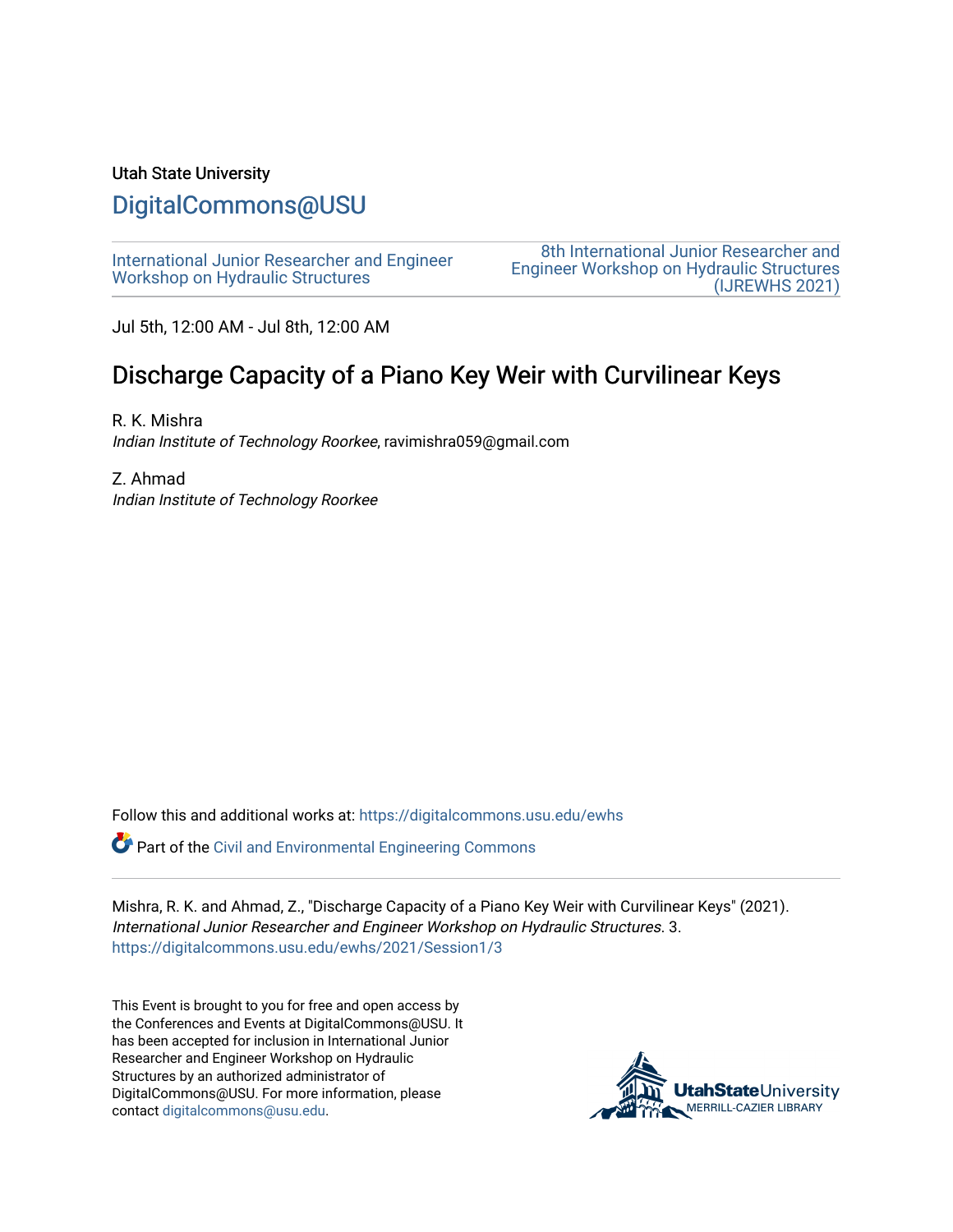## **Discharge Capacity of a Piano Key Weir with Curvilinear Keys**

#### R.K. Mishra and Z. Ahmad Department of Civil Engineering Indian Institute of Technology Roorkee Roorkee - 247667 INDIA E-mail:ravimishra059@gmail.com

*Abstract: The Piano Key Weir (PKW) has emerged as a cost effective and viable solution for dam rehabilitation and new projects with high level of space constraints. The geometrical dimensions of PKW are main factors affecting their discharging capacity. Since, it is a relatively new type of weir that has only been developed in recent years, the description of the effect of its geometrical parameters is still immature. The geometric designs of these weirs presented in the literatures incorporate only linear floor slope of the keys. For better understanding of the influence of curvilinear shapes of outlet key slopes on discharge capacity, an experimental study was conducted. In general, the results showed that PKW with ogee shaped outlet key is more efficient than the linear shaped counterpart for heads higher than its design head. The maximum increase in coefficient of discharge of weir model with curvilinear outlet key in comparison to model with linear outlet key was 5.2%.*

*Keywords: Piano key weir, Hydraulic design, Weir discharge efficiency.*

## **1. INTRODUCTION**

The ability to control water through structures like dams has facilitated the development of human societies throughout history. The spillway or weir is the safety component of the dam that releases flood in a controlled manner. It consists of a passage constructed in the dam body or in the reservoir bank to allow the evacuation of extreme floods. The reports on incidents of dam failures in recent past have shown that inadequate capacity of the spillway was the cause for a third of these accidents (Schleiss, 2011). The strong motivation to maximize the discharging capacity of spillway have resulted in development of various non-linear crest geometries. The Piano Key Weir (PKW) is a modified labyrinth-type weir that makes use of inclined apexes in order to maximize the allowable weir length that can fit in a given channel width. The PKWs have emerged as an innovative and viable solutions for both dam rehabilitation and new projects with space constraints.

The concept of PKW was presented more than 20 years ago by Hydrocoop (Blanc & Lempérière, 2001; Lempérière & Ouamane, 2003). After a few years of elaborate conceptualization, the first PKW was built by Electricité de France (EDF) in 2006 at Goulours dam in France (Laugier, 2007). Many other PKWs are currently under different stages of design, construction and operation around the world: France, Vietnam, India, and South Africa (Singhal & Sharma, 2011; Khanh, 2013; and Erpicum, et al 2017).

The geometry of PKW is complex as it is governed by large sets of parameters. A naming convention was specifically developed in some laboratories to amalgamate the notations (Pralong, et al 2011). The chief geometric parameters are the width of the inlet and outlet keys, denoted *W<sup>i</sup>* and *W<sup>o</sup>* respectively, the height of weir *P*, depth below inlet key *P'* the width of one cycle or PKW unit *Wu*, the total number of PKW units *Nu*, the total stream wise crest length *B*, the lengths *B<sup>o</sup>* and *B<sup>i</sup>* of the up- and downstream overhangs, the base length *B<sup>b</sup>* and the thickness of wall *T*. Most of these defining parameters for PKW with three cycles are depicted in Figure 1. The width of a PKW unit *W<sup>u</sup>* is equal to  $W_i + W_0 + 2T$  and the total width W of the weir is equal to  $N_u \times W_u$ . The developed crest length  $L_u$  of a PKW unit is equal to  $W_u + 2B$  and the total developed crest length *L* of the weir is calculated as  $N_u \times L_u$ (Erpicum, et al 2017).

A series of both experimental and numerical studies have been conducted by various investigators to enumerate the discharge capacity of the PKW. Leite Ribeiro et al (2012) conducted a set of experiments on several PKWs with overhangs on both upstream and downstream (Type-A) and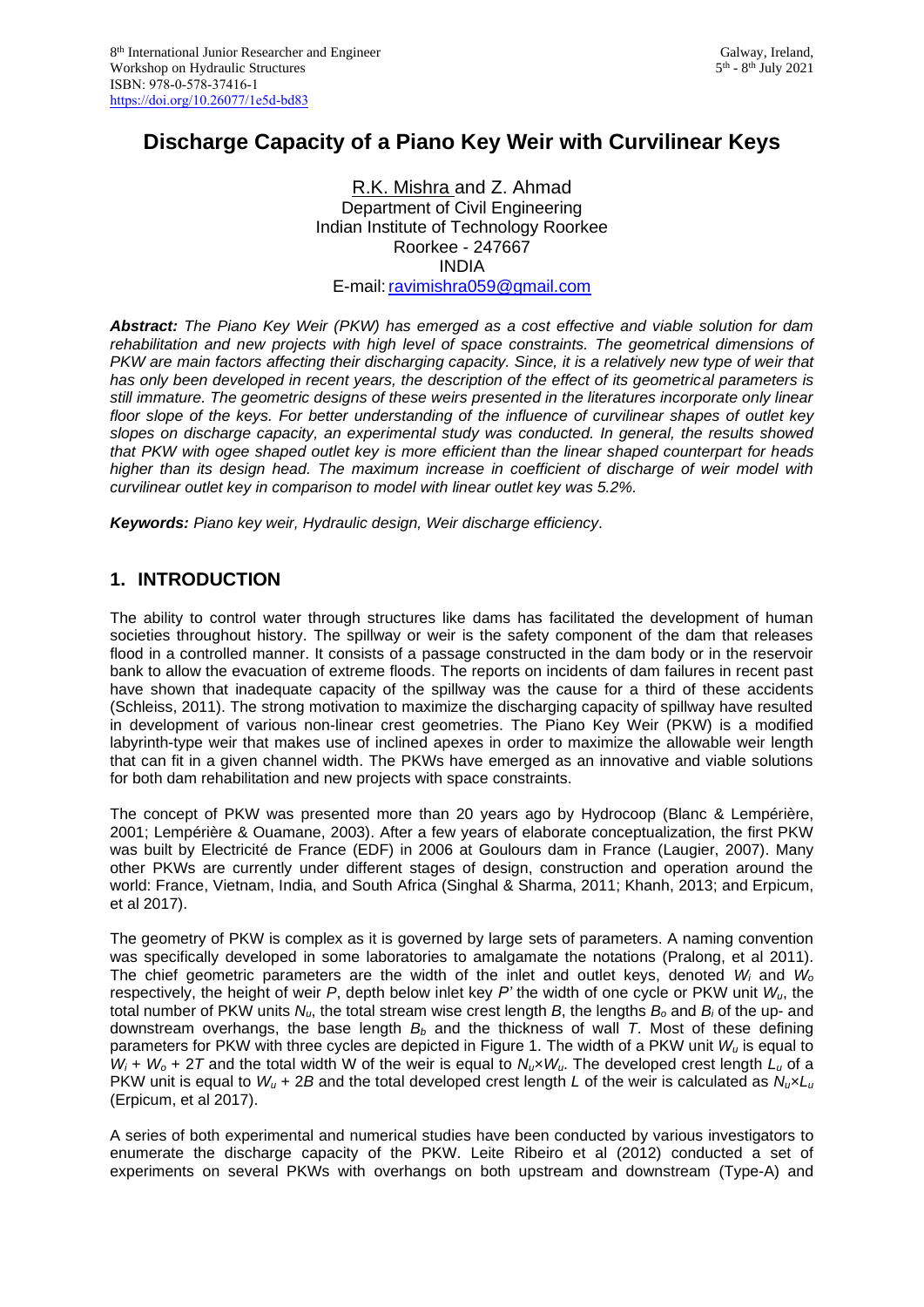identified the primary and secondary parameters affecting the flow. They formulated a head–discharge relation for PKW by providing an expression for increased discharge ratio of PKW with respect to a rectangular sharp-crested weir. Similarly, other comprehensive and systematic model tests have resulted in more complex design equations with a rather good accuracy within the limits of the parameter range specified by the researchers (Cicero & Delisle, 2013; Crookston, et al 2018 and Kumar, et al 2019). A parametric study to investigate thirty-one different models of this weir with different height, keys widths and overhangs lengths of the PKW with *L/W* equal to 5 was conducted at University of Liege, Belgium (Machiels, et al 2014). Mahabadi & Sanayei (2020) evaluated the implementation of bilateral side slopes in the outlet key and its impact on efficiency through numerical simulations.

The available literatures indicate that all the studies conducted to date have only incorporated PKWs with linear slopes of the inlet and outlet keys. Therefore, the influence of curvilinear shapes of key slopes on its discharge capacity is not known. This study presents the experimental results for the discharge efficiency of PKW with linear and curvilinear slopes in the outlet key.



Figure 1 - Typical geometry of PKW: (a) plan; (b) side-elevation.

## **2. METHODOLOGY**

#### **2.1. Geometry of Models**

In this study, two laboratory-scale models of Type-A PKW with varying profiles of slope in the outlet key have been tested. The first PKW model with three cycles and standard linear slopes in both inlet and outlet keys is identified as PKW-L. All the parameters of this model are similar to the one used by Kumar, et al (2019) and are as follows: *B* = 0.254m, *B<sup>i</sup>* = *B<sup>o</sup>* = 0.064m, *W<sup>i</sup>* = *W<sup>o</sup>* = 0.059m, *P* = 0.105m, *P'* = 0.035m and *W* = 0.39m. Another model with all geometric parameters consistent with the PKW-L except for the slope profiles of outlet keys is referred to as PKW-CL. An overview of both these models are depicted in Figure 2 (a and b).

The curvilinear profile of the outlet key slopes selected for PKW-CL weir was the downstream ogee profile based on Waterways Experiment Station (WES) standard spillway shape given the following equation.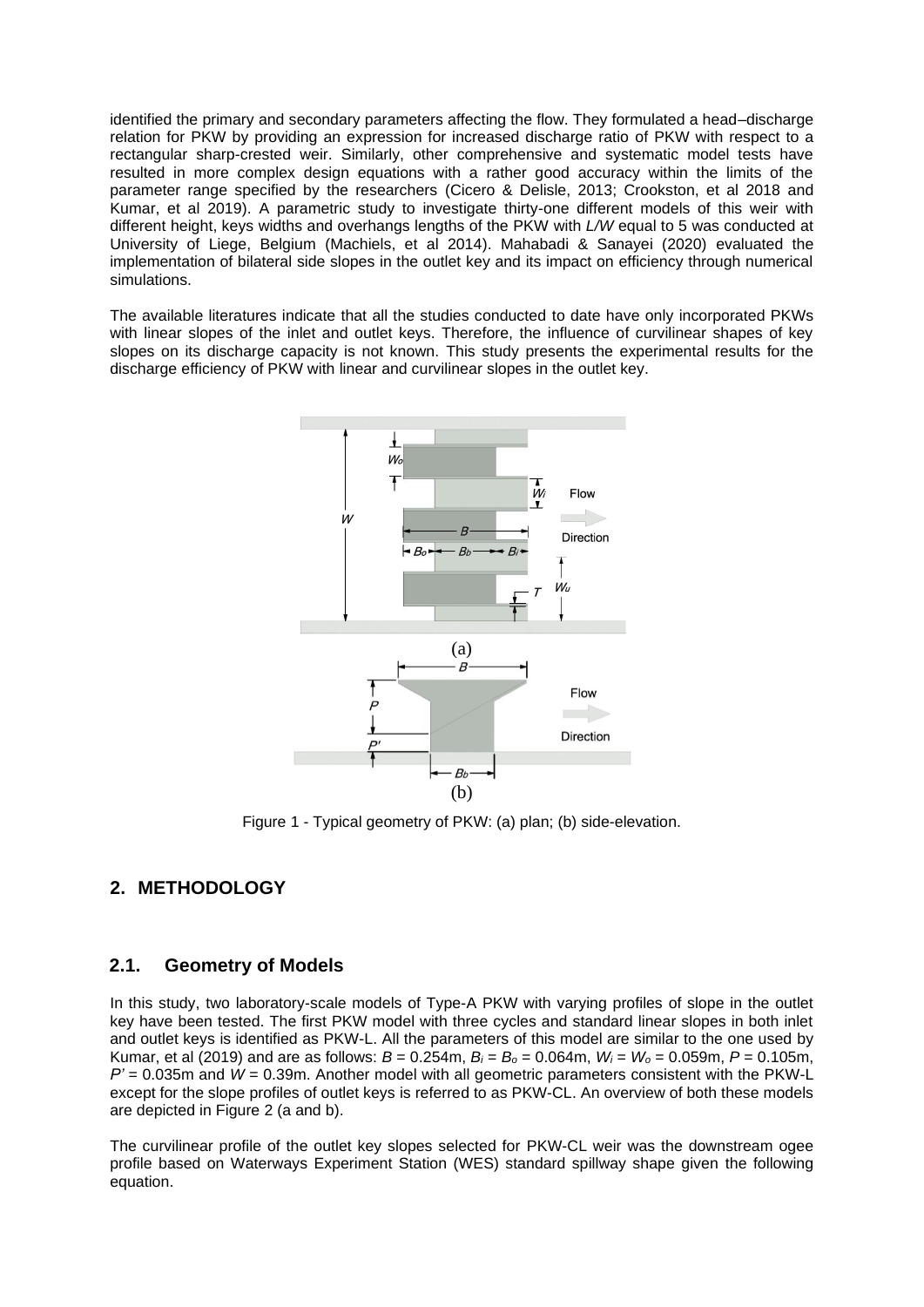$$
X^{n} = K \times H_{d}^{(n-1)} \times Y
$$
 (1)

Where, *X* and *Y* are coordinates of profile with the origin at the highest point of the outlet key crest. *H<sup>d</sup>* is the selected design head for the profile. *K* and *n* are parameters which depend on the slope of upstream face and were taken corresponding to vertical slope as *K* = 2 and *n* = 1.85. For reverse curve, the radius *r* was taken as half of  $H_d$  and the angle of 60 $\degree$  was provided (see Figure 2c).

This shape is derived from lower surface of a free-falling nappe and is known for its ability to pass flows efficiently and safely (Savage & Johnson, 2001). A reverse curve was provided at the lower end of the key slope to smoothly guide the falling jet towards downstream. The schematic diagram with details of the curvilinear profile has been depicted in Figure 2 (c). The design head over the crest (*Hd*) had to be fixed to derive the profile of the slope for the model with curvilinear outlet keys. Since, PKWs are highly efficient at lower heads, majority of these weirs developed till date have total design head to weir height ratio (*Hd/P*) of less than one (Crookston, et al 2019). Accordingly, the profile of the outlet slopes of this model was assumed for *Hd/P* value of 0.5.



Figure 2 - (a) Overview of PKW-L weir model; (b) overview of PKW-CL weir model; (c) profile of outlet key for PKW-CL weir model.

#### **2.2. Experimental Setup**

The experiments were conducted in a rectangular flume of length 15m, width 0.39m and height 0.52m. A major section of flume consisted of glass side walls which allowed for visualization of flow over the weir. A recirculating tank was provided at the end of the flume for the storage of water and recirculation of flow. A pump was installed to supply water through an inlet pipe having inner diameter of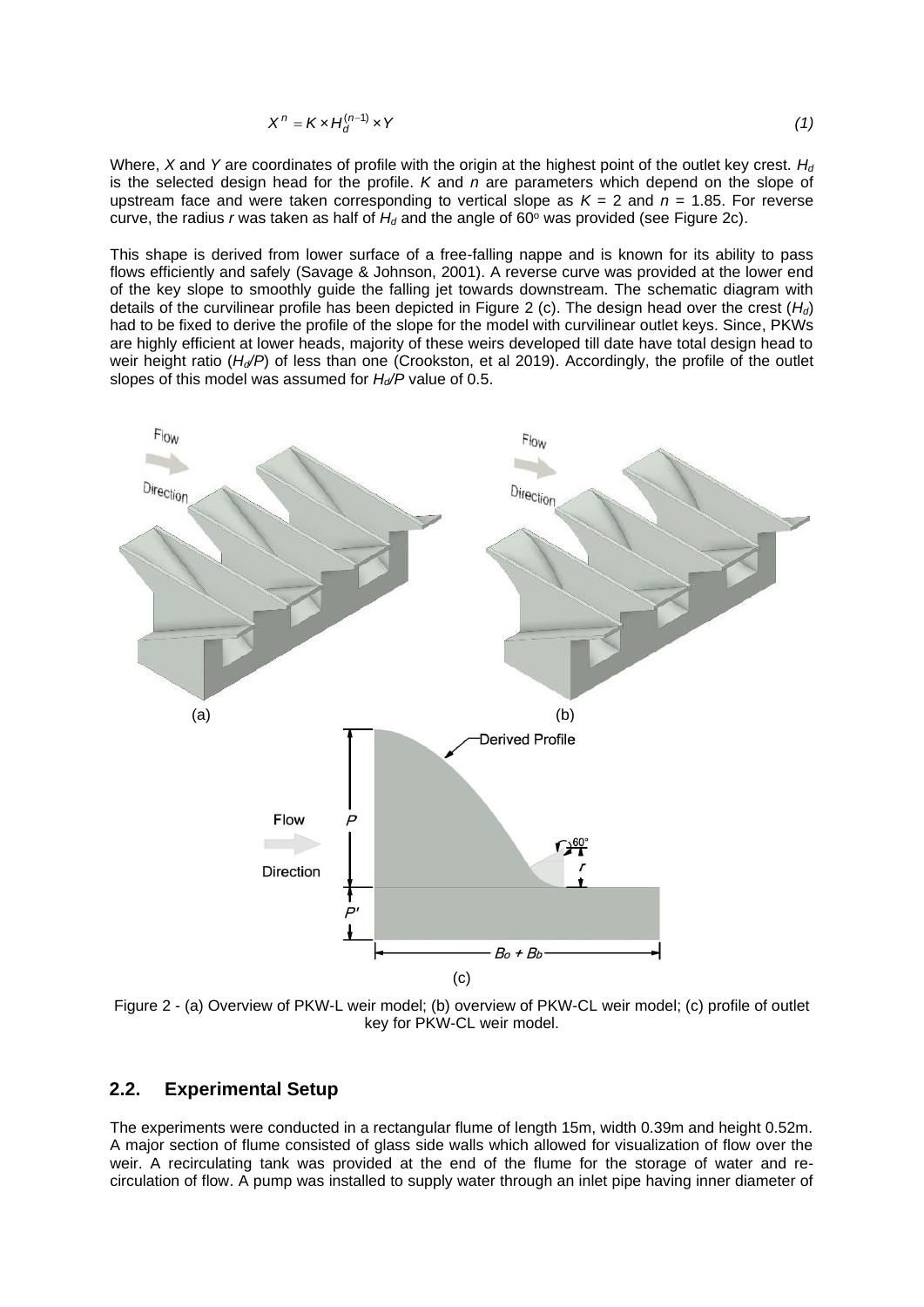0.1m. The discharge was regulated using a control valve fitted in this inlet pipe. An ultrasonic flow meter with an accuracy of 1% was used to measure the discharge flowing in the pipe. The entrance of the flume was equipped with honeycomb grid walls to minimize the disturbances in the flow as shown in Figure 3. Also, flow straighteners and wave suppressor were provided near the entrance to suppress cross currents and surface disturbances, respectively. A point gauge system having a least count of 0.1mm was used to measure the water level.



Figure 3 - Schematic of the experimental setup.

The models of the PKW were fabricated using plastic sheets of 6mm in thickness as per geometric dimensions mentioned earlier. For curvilinear slopes, the plastic sheets were heated and then pressed into the desired profile. These weirs were then attached to the base of the flume using sealant to ensure water-tight joints. The point gauge system was positioned at 2×*P* (i.e. 0.21m) upstream from outlet crest to measure the water level. The tests on each PKW model were performed for flows ranging from 5×10<sup>-3</sup> m<sup>3</sup>/s to 35×10<sup>-3</sup> m<sup>3</sup>/s. The point gauge was used to measure the water level for each discharge after the flow had stabilized for a minimum of 15 minutes. At least three readings were taken for the water level consecutively to ensure that steady state had been achieved, given that all the readings were in agreement.

#### **3. RESULTS**

The discharge capacity of the PKW can be described by the common weir formulation as given below (Kumar, et al 2019)

$$
Q_{PKW} = \frac{2}{3} C_{PKW} W \sqrt{2gH^3}
$$
 (2)

Where,  $Q_{PKW}$  is discharge over the weir,  $C_{PKW}$  is coefficient of discharge, g is acceleration of gravity, *W* is total width of the weir and *H* is total upstream head.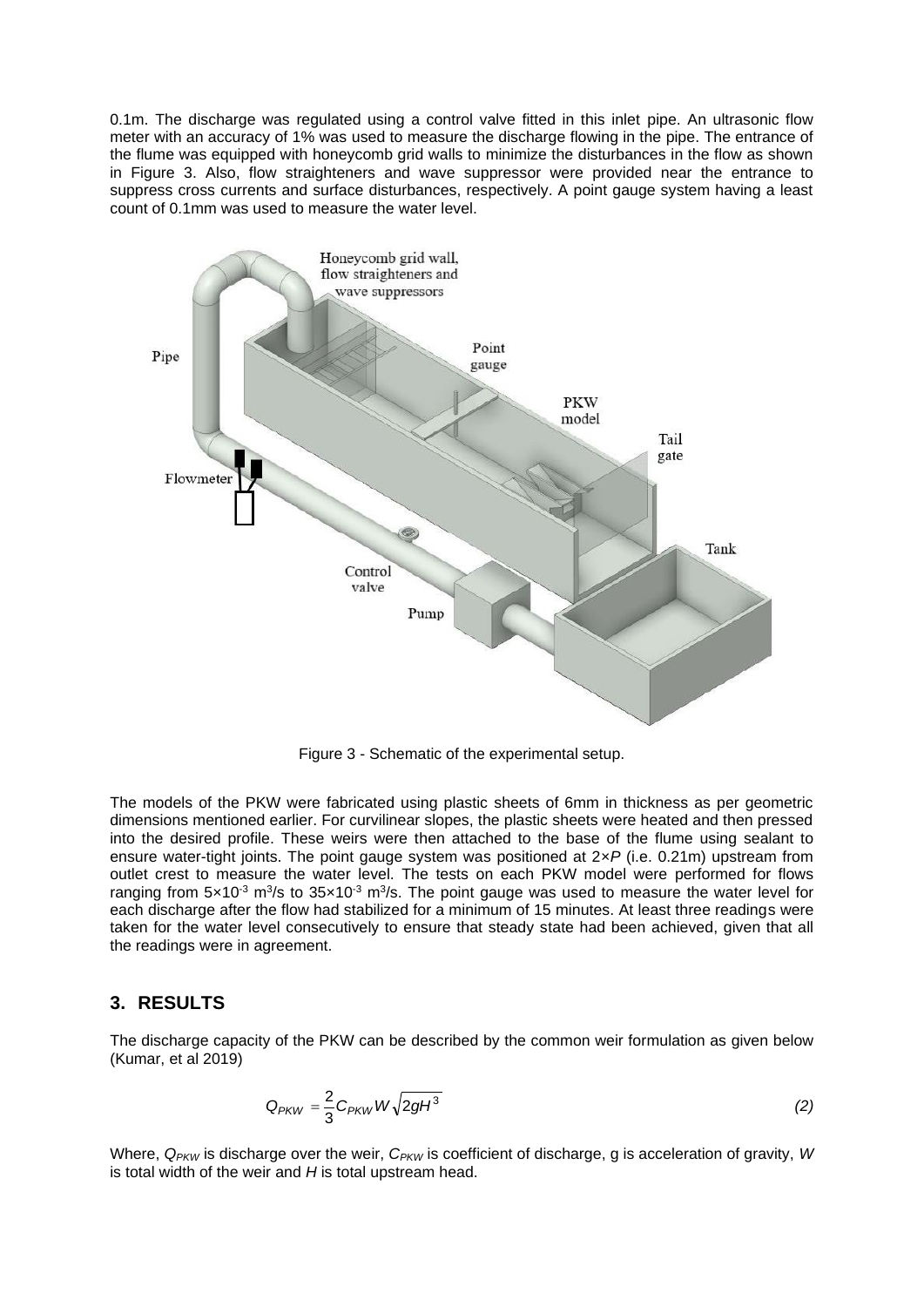The coefficient of discharge (C<sub>PKW</sub>) lumps the effect of geometric parameters on the discharge efficiency of the weir. The variation of this coefficient for PKW-L and PKW-CL models with the normalized total head given by the ratio *H/P* is shown in Figure 4. According to the data observed, the discharge efficiency of PKW-L was higher for the lower head values of *H/P* < 0.46. As the head increased, PKW-CL became more efficient than the former for  $H/P > 0.46$ . Nevertheless, both of these weirs showed similar trends of significant loss of efficiency with increasing head.



Figure 4 - *CPKW* versus *H/P* data for PKW-L and PKW-CL weirs.

The comparisons of discharge efficiencies as the ratio of C<sub>PKW</sub> value of PKW-CL with respect to that of PKW-L weir are presented in Figure 5. These results suggest that the discharge efficiency of PKW-CL is relatively enhanced as the head over the weir becomes equal to or greater than the design head of the outlet key slopes. PKW-CL shows a maximum increase in efficiency by 5.2% for *H/P* = 0.81. However, ogee profile provided in the outlet keys has a negative impact on the discharge capacity for hydraulic heads below its design head for the tested model.



Figure 5 – *CPKW* (PKW-CL) / *CPKW* (PKW-L) versus *H/P* data.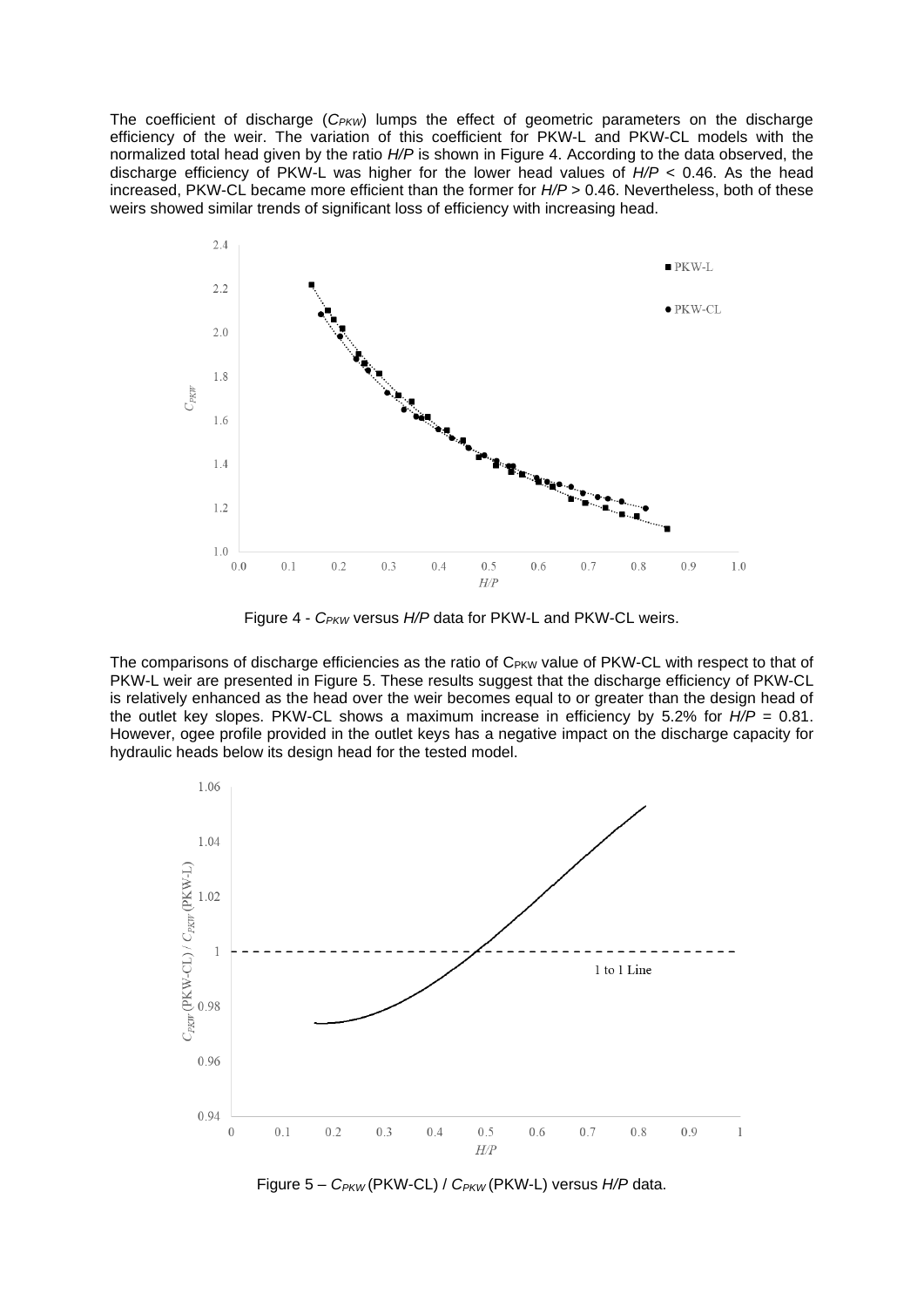### **4. DISCUSSION**

The flow passing over a PKW is three-dimensional and comprises of following portions: a normal jet flow over the up- and downstream crests and a lateral jet flow over the sidewalls. At low upstream heads, the normal and lateral jets flowing into the outlet key are close to the walls. As the head increases, these jets spring and collide with each other in the downstream region of the outlet key. This interference of jets in the downstream of outlet crest reduces the discharging ability of the outlet portion. Thus, the significant loss in the efficiency of both PKW models with increasing head can be attributed to the nappe interference.

The influence of curvilinear outlet key profiles on the discharge efficiency of the PKW can, in part, be explained as follows. The shape of the ogee profile is derived from the lower surface of an aerated nappe flowing over sharp crest for a single upstream head. So, for the heads lower than this design head, the efficiency is reduced due to the bed surface resistance. At higher heads, this resistance to the flow over the key slope diminishes and its ability to evacuate the flow without separation is improved. Furthermore, the slopes of the curvilinear profiles are steeper than the linear profile for major portion of the outlet key and hence allows for rapid exit of flowing stream. Consequently, the limits of nappe interference for PKW-CL were observed to have moved less towards the downstream than for PKW-L under similar high flow conditions as shown in Figure 6 (a and b).



 $(a)$  (b)

Figure 6 - Limit of nappe interference for *QPKW* ≈ 3×10-2 m<sup>3</sup> /s (a) PKW-L at *H/P*= 0.76; (b) PKW-CL at *H/P* = 0.73.

## **5. CONCLUSION**

To study the effect of shape of outlet key slope on the discharge capacity of PKW, two experimental models with linear slope (PKW-L) and curvilinear slope (PKW-CL) were tested. The conclusions based on the results from this study are as follows:

- For flow conditions resulting in hydraulic head (*H*) higher than the design head (*Hd*), the discharge efficiency of PKW-CL became moderately higher than PKW-L. The maximum increase in coefficient of discharge (*C<sub>PKW</sub>*) of PKW-CL in comparison to PKW-L was 5.2% for 0.16< *H/P* <0.81.
- The ogee profile of PKW-CL had negative influence on its discharge efficiency for flows with *H* < *H<sup>d</sup>* due to bed surface resistance at outlet. Thus, its *CPKW* value was less than that of PKW-L for these low flow conditions.
- Both weirs showed considerable decrease in their discharge capacity with increase in *H* because of interference of normal and lateral jets flowing into the outlet keys. However, the limit of nappe interference in case of PKW-L was observed to be further downstream than in PKW-CL for high flows leading to better performance of the latter.

This paper presents results for a single PKW model with an ogee shaped outlet keys. Tests on more curvilinear profiles will help to reinforce the findings of the present study. Further, additional research